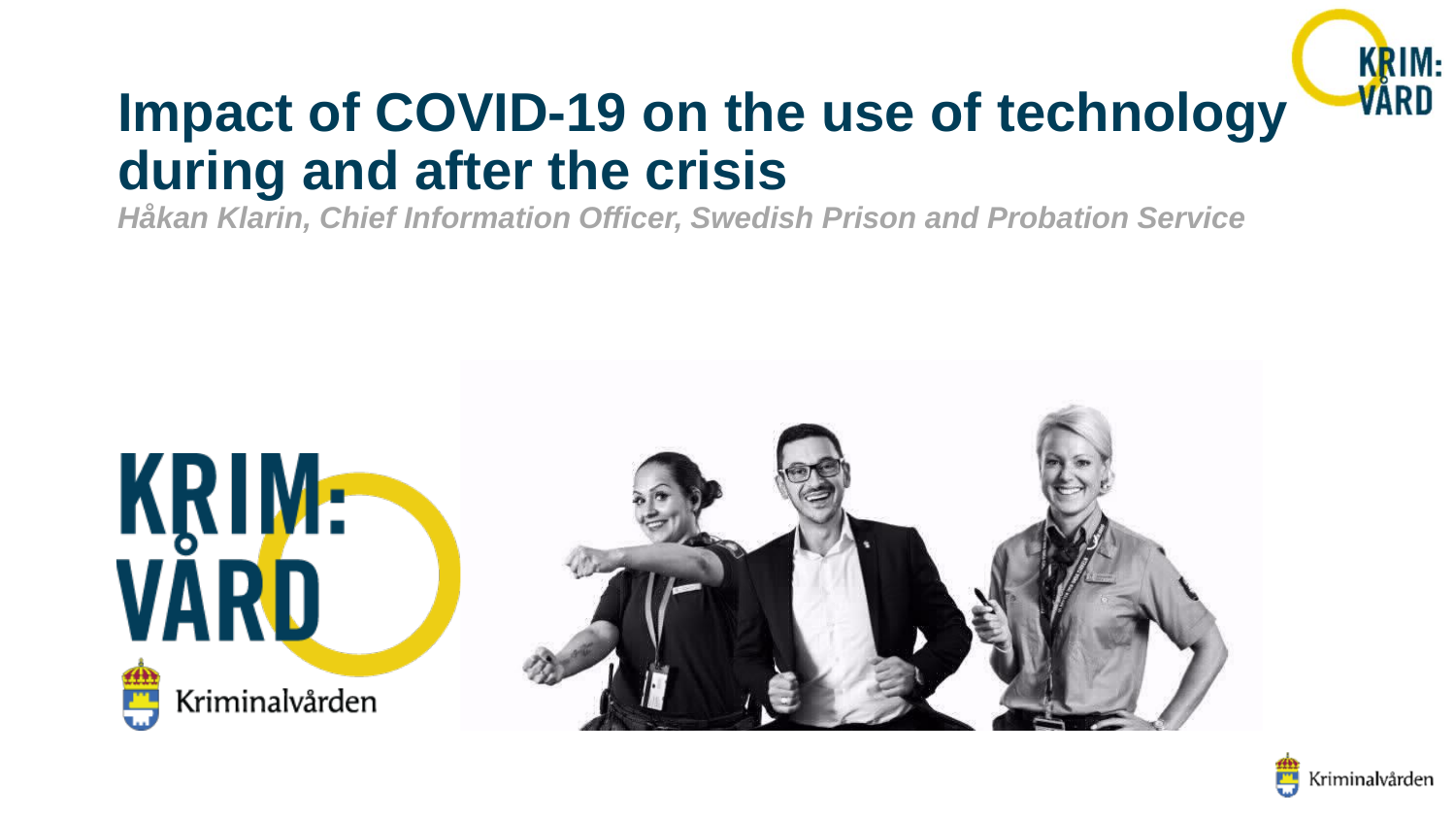

## **Cope with a crisis**

*Experiences of introducing technology*

- Focus on developing digital meetings
- iPads for our probation officers
- Healthcare visits via Skype
- iPads to connect with relatives and children during lockdown
- Digital meetings with richer functionality for our coworkers

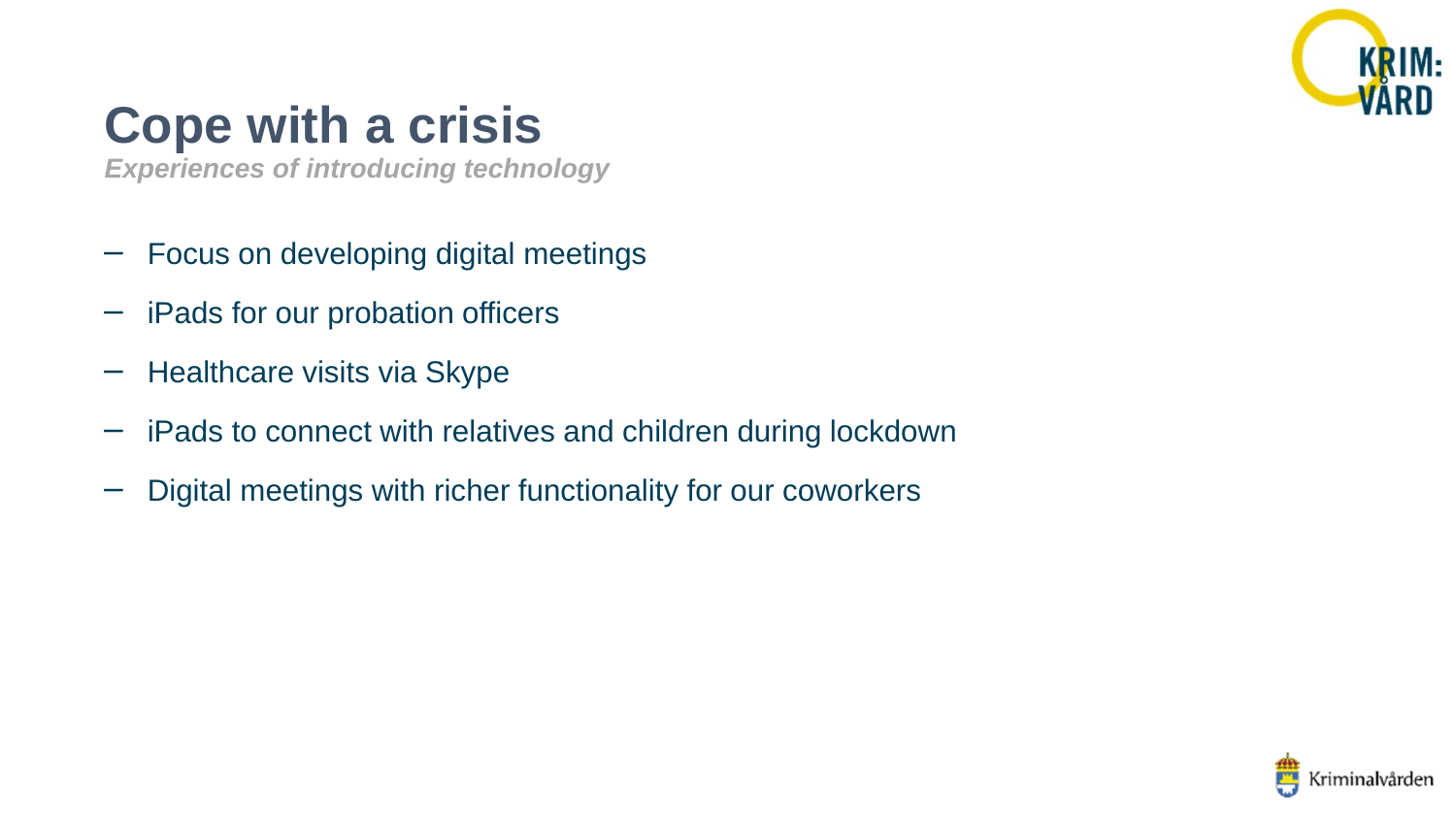

## **Sustainability**

*Balancing quick wins with risks and sustainability concerns*

- Introduction and development of technology has its outset from our digital strategy which adresses the sustainability concerns
- Our strategy has been to start with our current IT-services (both technology, rules and instructions) and adjust them towards new use cases and scenarios
- Relied on mature work procedures regarding risk- and information management which gives us a good starting point when it comes to new demands and solutions

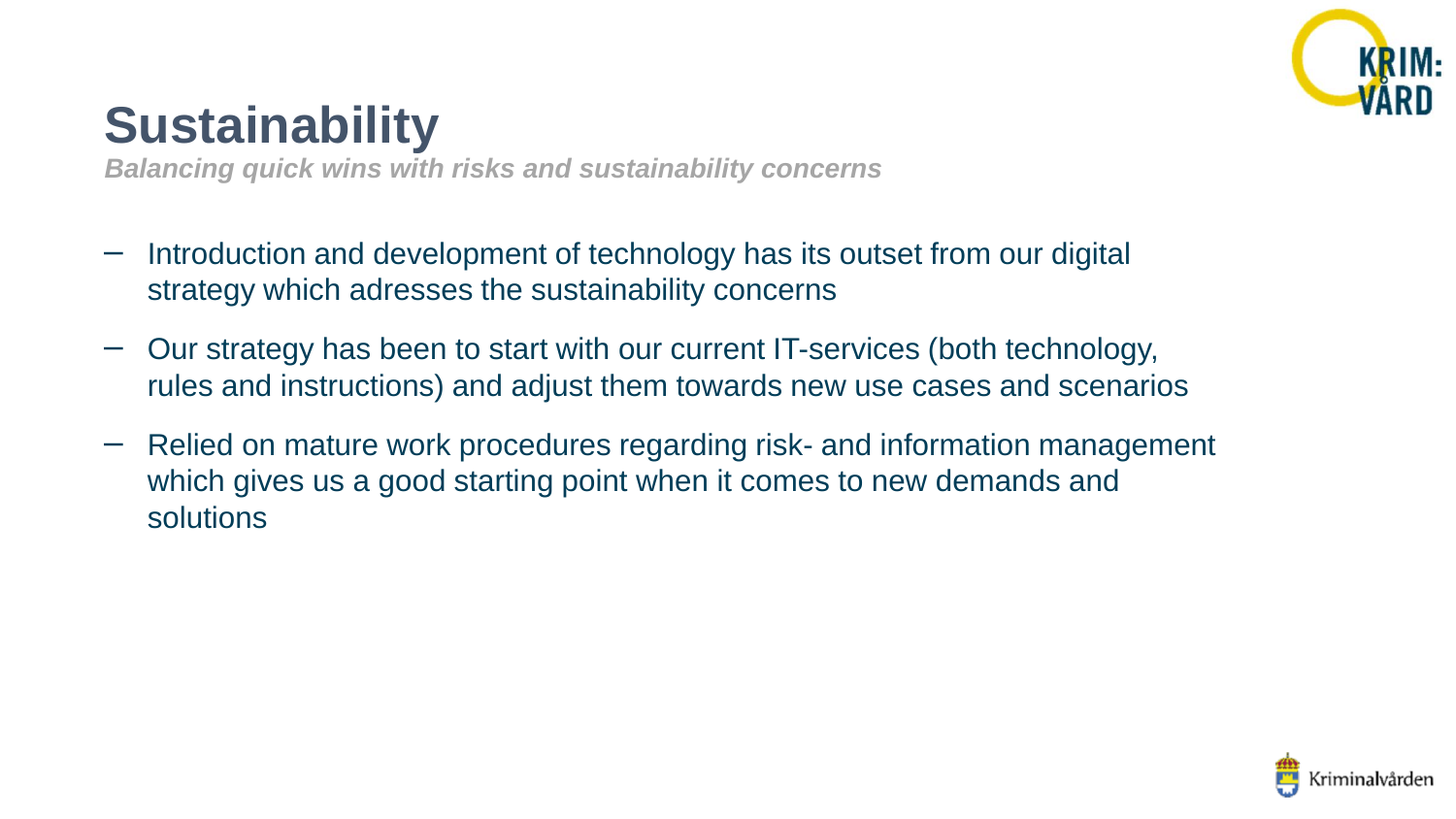

## **Post COVID-19**

*Technology is here to stay*

- Maybe gives new approach and mindset regarding technology and digital tools?
	- From a complement to the physical meeting to "digital first" in some cases?
- An important challenge ahead
	- To lead the change towards a more digital business with the same clarity and focus on the outcome as during the crisis and keep up a balanced approach between digital business development and a practical risk management perspective